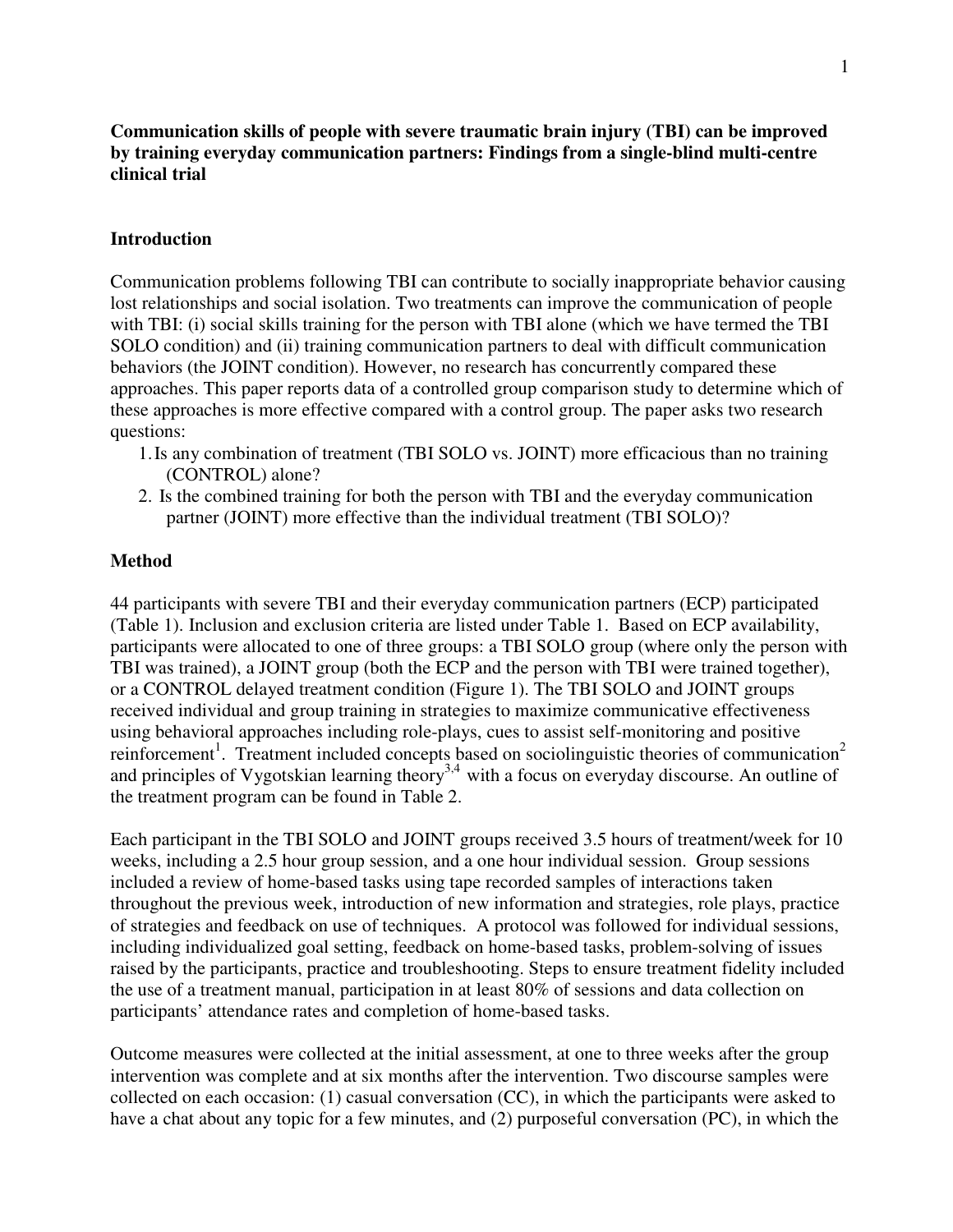participants were asked to generate a list of situations they were expecting to face over the next few weeks in which communication was important to them.

The primary outcome measure, called the Adapted Measure of Participation in Conversation (MPC), evaluated the person with TBI's level of participation in conversation in terms of his/her ability to interact or socially connect with a partner (Interaction scale) and to respond to and/or initiate specific content (Transaction scale) before and after therapy<sup>5,6</sup>. Two trained raters who were blind to group allocation scored a 5-minute videotape of social interactions between the person with TBI and their significant other on a 9-point Likert scale, presented as a range of 0 to 4 with 0.5 levels for ease of scoring. The scale ranges from 0 (no participation) through 2 (adequate participation) to 4 (full participation in conversation). Psychometric data have been reported attesting to the robust nature of this measure<sup>5,6</sup>. Inter-rater reliability for the Adapted MPC scales was excellent with ICCs ranging from .84 to .97. Results were analyzed using repeated measures ANOVAs to examine the effect of group on the degree of change in MPC Interaction and Transaction scores pre and post treatment in purposeful and casual conversation conditions. Data was analyzed using intention to treat analysis.

### **Results**

At baseline there were no statistically significant differences between the three groups on the prognostic variables of age, sex and education, severity of injury and on MPC ratings (Table 1). Mean scores for the three groups at pre- and post-test on the primary outcome variable are detailed in Table 3. Treatment effects were defined as a significant group (*JOINT* vs. *TBI SOLO* vs. *CONTROL*) x time (pre vs. post) interaction for repeated measures ANOVAs on the MPC (2 subscales). There was a significant treatment effect for conversational skill as measured by the MPC Interaction scale in both the casual conversation (F  $(2, 38) = 3.78$ , p = 0.03,  $\eta_p^2 = 0.17$ ) and purposeful conversation (F (2, 38) = 4.01, p = 0.03,  $\eta_p^2 = 0.17$ ) conditions, i.e. the *JOINT* group improved relative to the other two (Table 3, Figures 2 and 3). A significant treatment effect was also found on the MPC Transaction Scale in both the casual conversation (F  $(2, 38) = 5.64$ , p = 0.007,  $\eta_p^2$  =0.23) and the purposeful conversation (F (2, 38) = 5.44, p = 0.008,  $\eta_p^2$  =0.22) conditions (Table 3, Figures 2 and 3).

Post hoc testing (without Bonferroni adjustment due to the preliminary nature of the study) revealed no significant differences between the TBI SOLO and CTRL groups on the four measures. The JOINT group had greater gains compared to the CTRL group for both conversation types for Interaction (CC: p=0.011, PC: p=0.027) and Transaction scores (CC: p=0.003, PC: p=0.008). The JOINT group also made increased gains compared to the TBI SOLO group for Transaction scores in both conditions (CC: p=0.021, PC: p=0.013) and the Interaction score in the PC condition (p=0.027).

#### **Discussion**

Training communication partners was more efficacious in improving the everyday interactions of people with TBI than training the person with TBI alone. Significantly, training the person with TBI alone did not have a measurable effect on the MPC scores post training. The training program which included ECPs was successful due to the substantially increased amount of practice completed by the JOINT group at home, and the increased engagement of the ECP with the acknowledgement that they could make a significant contribution to the way their relative with TBI communicated. The principles espoused by Ylvisaker et al. (1998), including the importance of communication being a collaborative and elaborative process, and Kagan et al.'s (2004) concept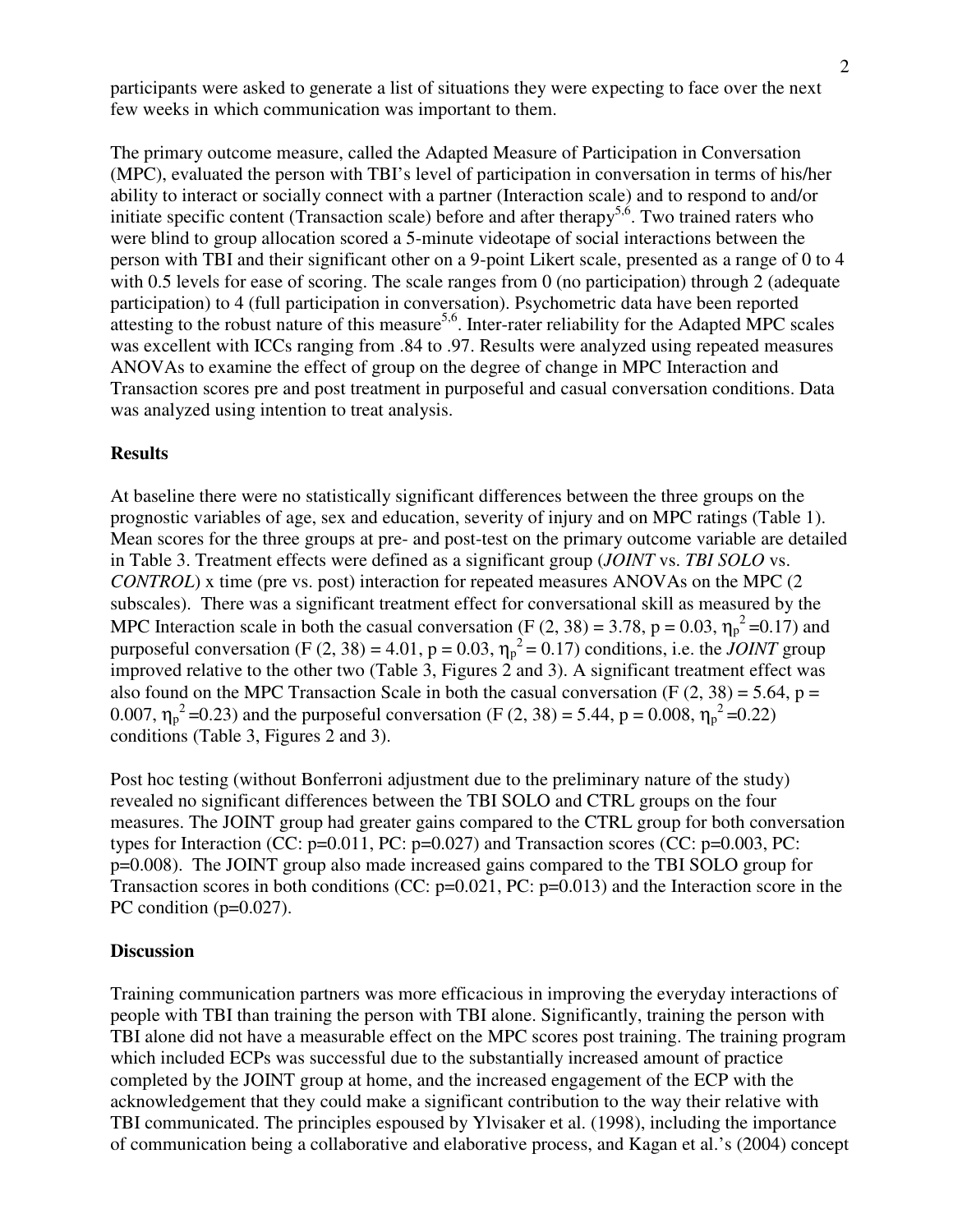of training the ECP to reveal competence in the disabled speaker were also critical to the success of the training program. Most ECPs were wives and mothers, who had changed their communication styles following their husband's or son's injury, and which, in some cases, were detrimental to successful everyday interactions. Sensitively targeting the behaviors of the ECP such as their use of test questions and speaking on behalf of the person with TBI led to a significant change in everyday interactions.

Limitations included the small sample size and the statistical constraints which arise from a three arm clinical trial. Nonetheless, this study represents an important step forward in investigating interventions for social communication impairment following TBI. It is the first three arm trial to examine the treatment efficacy of training familiar communication partners of people with a TBI compared to traditional treatment and, importantly, to a control group. This study provides a new evidence based treatment approach for speech pathologists aiming to improve the social communication skills of those with a severe TBI.

# **Format preference:** Platform Presentation

# **References**

- 1. Helffenstein, D. A. and Wechsler, F.S. (1982). The use of Interpersonal Process Recall (IPR) in the remediation of interpersonal and communication skill deficits in the newly brain-injured. Clinical Neuropsychology *4*: 139-143.
- 2. Eggins, S. and Slade, D. (1997). Analysing Casual Conversation. London: Cassell.
- 3. Ylvisaker, M., Sellars, C. & Edelman, L. (1998). Rehabilitation after traumatic brain injury in preschoolers. Traumatic brain injury rehabilitation. Children and adolescents. M. Ylvisaker. Newton, MA, Butterworth-Heinemann**:** 303-329.
- 4. Ylvisaker, M., Jacobs, H. E. & Feeney, T. (2003). Positive supports for people who experience behavioral and cognitive disability after brain injury: a review. Journal of Head Trauma Rehabilitation, 18, 7-32.
- 5. Kagan, A., Winckel, J., Black, S., Duchan, J. F., Simmons-Mackie, N., & Square, P. (2004). A set of observational measures for rating support and participation in conversation between adults with aphasia and their conversation partners. Topics in Stroke Rehabilitation*, 11*(1), 67- 83.
- 6. Togher, L., McDonald, S., Tate, R., Power E. & Rietdijk, R. (in press). Measuring the social interactions of people with traumatic brain injury and their communication partners: the adapted Kagan scales, Aphasiology.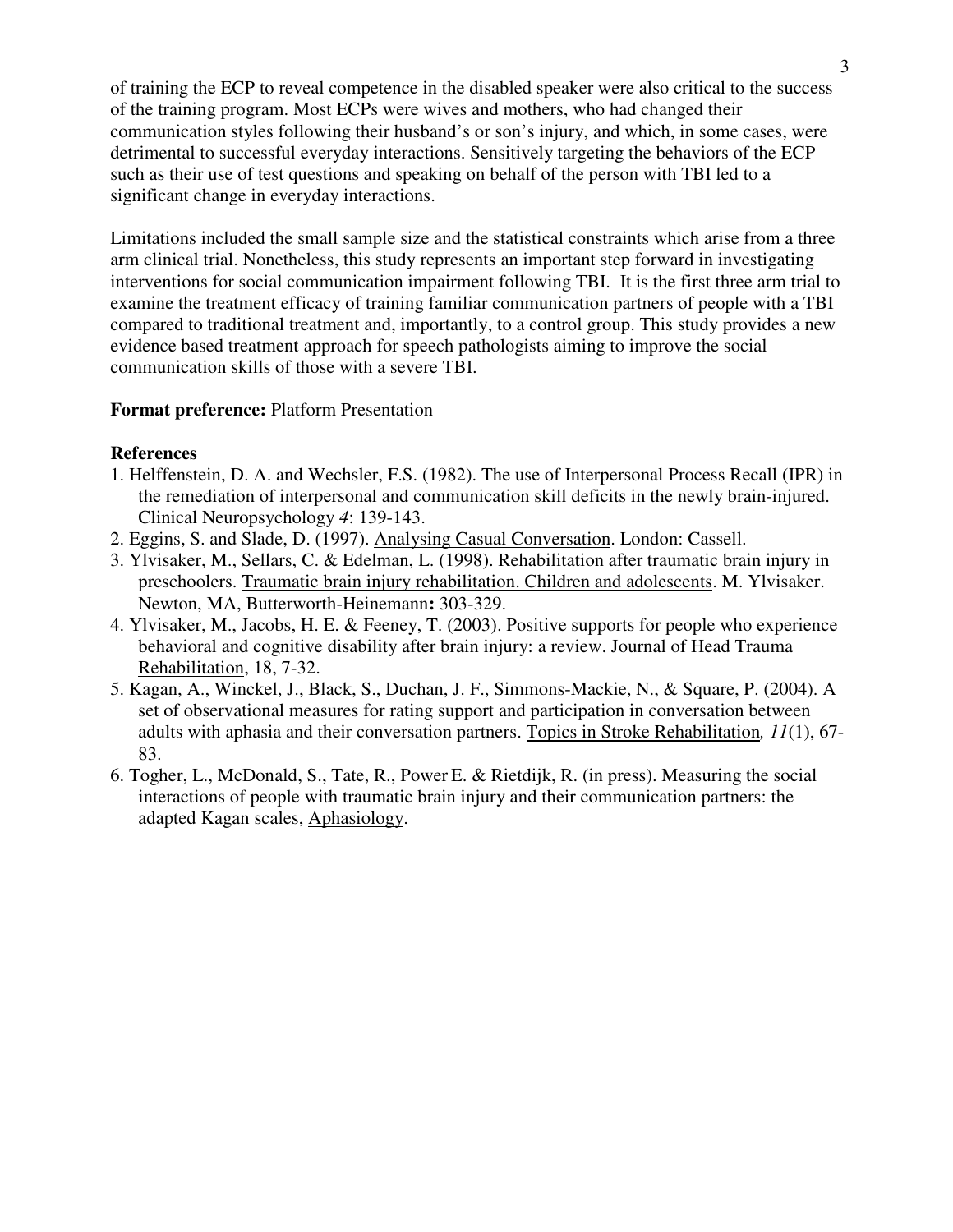| Group                               | $JOINT (n=14)$              | $TBISOLO$ (n=15)             | $CTRL (n=15)$                | F       | df             | p    |
|-------------------------------------|-----------------------------|------------------------------|------------------------------|---------|----------------|------|
| Demographic variables               |                             |                              |                              |         |                |      |
| Gender (M:F)                        | 11:3                        | 14:1<br>13:2                 |                              | $1.35*$ | $\overline{2}$ | 0.49 |
| Age (years)                         | $30.29 \pm 13.98$ (18-62)   | $39.67 \pm 10.70$ (18-55)    | $38.07 \pm 15.06$ (19-68)    | 2.02    | 2,41           | 0.15 |
| Education (years)                   | $12.00 \pm 2.25(7-15)$      | $12.80 \pm 3.67$ (8-20)      | $12.73 \pm 3.17$ (8-18)      | 0.29    | 2,41           | 0.75 |
| TPO (years)                         | $8.04 \pm 5.10(1-21)$       | $8.13 \pm 8.32$ (1-25)       | $9.71 \pm 6.70$ (2-23)       | 0.82    | 2,41           | 0.45 |
| PTA (days)                          | $87.77 \pm 56.93$ (7-180)   | $96.43 \pm 61.23$ (20-180)   | $66.64 \pm 65.51 (6-182)$    | 0.87    | 2,38           | 0.43 |
| ECP Gender (M:F)                    | 4:10                        | 2:13                         | 3:12                         | 1.08*   | 2              | 0.59 |
| ECP Age (years)                     | $50.29 \pm 11.26$ (24-64)   | $49.00 \pm 15.72$ (17-77)    | $49.67 \pm 19.42$ (21-79)    | 0.02    | 2,41           | 0.78 |
| ECP Education (years)               | $13.14 \pm 3.06$ (10-19)    | $12.93 \pm 2.74$ (9-18)      | $12.40 \pm 2.29$ (10-16)     | 0.29    | 2,41           | 0.75 |
| Cognitive communication<br>severity |                             |                              |                              |         |                |      |
| <b>SCATBI</b>                       | $97.00 \pm 14.21(80-129)$   | $103.20 \pm 13.21(82 - 127)$ | $102.67 \pm 14.36(85 - 129)$ | 0.87    | 2,41           | 0.43 |
| Primary outcome<br>measures         |                             |                              |                              |         |                |      |
| MPC Interaction CC                  | $2.18 \pm 0.61(1.00-3.5)$   | $2.27 \pm 0.65(1.00 - 3.5)$  | $2.37\pm0.79(0.5-3.5)$       | 0.27    | 2,41           | 0.76 |
| <b>MPC Transaction CC</b>           | $2.07\pm0.62(1.00-3.0)$     | $2.30\pm0.70(1.00-3.5)$      | $2.27\pm0.59(1.00-3.0)$      | 0.53    | 2,41           | 0.59 |
| MPC Interaction PC                  | $1.89 \pm 0.53(1.00 - 2.5)$ | $2.13 \pm 0.58(1.00 - 3.0)$  | $2.17\pm0.62(1.00-3.0)$      | 0.96    | 2,41           | 0.39 |
| MPC Transaction PC                  | $1.96 \pm 0.63(1.00 - 3.0)$ | $2.10\pm0.63(1.00-3.0)$      | $2.30\pm0.62(1.00-3.0)$      | 1.05    | 2,41           | 0.36 |

**Table 1. Demographic characteristics, severity levels, and primary outcome measures at baseline for all participants (mean, ±SD (range)).** 

\* Chi square statistic used for dichotomous variables

Inclusion criteria were: (1) a moderate-severe TBI at least 9 months previously defined as a score on the Glasgow Coma Scale (GCS) of 9-12 (moderate) 8 or less (severe) and/or a period of Post Traumatic Amnesia (PTA) of 1-24 hours (moderate) more than 24 hours (severe), (2) significant social skills deficits, (3) be of at least average premorbid intelligence and (4) have a regular communication partner with whom they interact on a daily basis. Exclusion criteria included: (a) drug and alcohol addiction or active psychosis, (b) aphasia, (c) a non-English speaking background (d) severe amnesia, and (e) severe dysarthria. Caregivers interacted with the person with TBI on a regular basis, had not sustained a brain injury or had a known psychiatric history.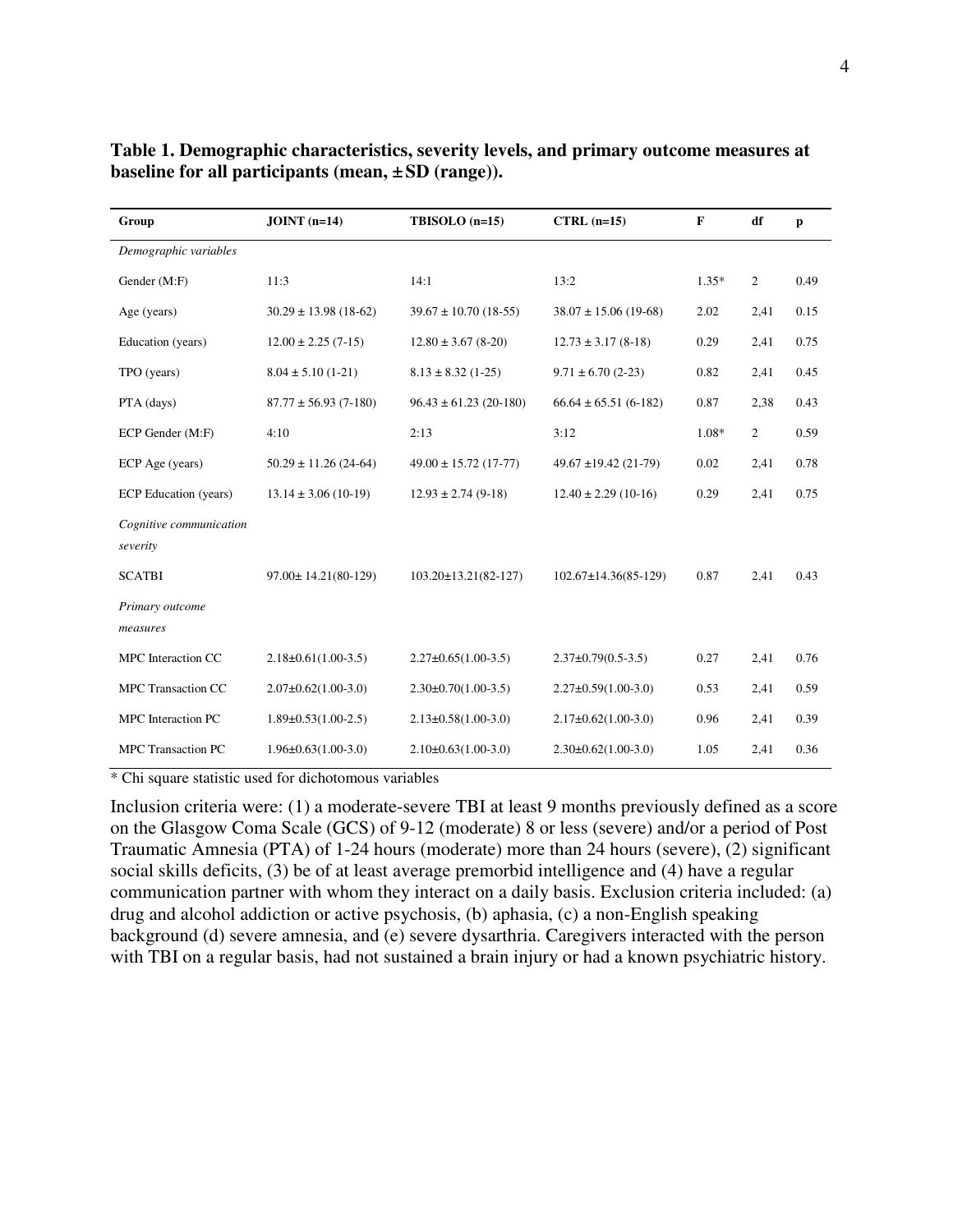| <b>Session</b> | <b>Session title</b>          | <b>Description</b>                                                           |  |  |  |  |
|----------------|-------------------------------|------------------------------------------------------------------------------|--|--|--|--|
| 1              | Introduction                  | Introductory session where the purpose of training, group guidelines and     |  |  |  |  |
|                |                               | home practice expectations are established and members introduced to         |  |  |  |  |
|                |                               | each other and clinicians.                                                   |  |  |  |  |
| $\mathbf{2}$   | <b>Brain Injury and</b>       | An educational component on TBI and communication including how              |  |  |  |  |
|                | Communication                 | cognitive, physical and behavioural symptoms that may impact on              |  |  |  |  |
|                |                               | communication using video case studies                                       |  |  |  |  |
| 3              | <b>Effective</b>              | Explores the forms and purposes of communication, different contexts and     |  |  |  |  |
|                | communication 1               | communication structures used in each context, different roles in            |  |  |  |  |
|                |                               | communication and how communication role affects outcomes of                 |  |  |  |  |
|                |                               | interactions.                                                                |  |  |  |  |
| 4              | <b>Effective</b>              | Extends Session 3 and examines general communication facilitation            |  |  |  |  |
|                | communication 2               | strategies, and explores barriers and facilitators to good communication in  |  |  |  |  |
|                |                               | everyday life.                                                               |  |  |  |  |
| 5              | <b>Collaboration</b> (titled  | Focuses on techniques that help conversations to be a collaborative, more    |  |  |  |  |
|                | 'Starting and                 | equal and organized process. For the JOINT group, it also helps              |  |  |  |  |
|                | Participating in              | communicative partners provide structure and support to the person with      |  |  |  |  |
|                | <b>Conversations' for the</b> | TBI for their conversations.                                                 |  |  |  |  |
|                | TBI SOLO group)               |                                                                              |  |  |  |  |
| 6              | <b>Elaboration</b> (titled    | Focuses on the concept of keeping conversations going' by exploring          |  |  |  |  |
|                | 'Extending                    | techniques that help to organise and link topics, with use of both questions |  |  |  |  |
|                | <b>Conversations' for the</b> | and comments. For the JOINT group, this session assists communication        |  |  |  |  |
|                | TBI SOLO group)               | partners to scaffold conversations for the person with TBI without taking    |  |  |  |  |
|                |                               | over the conversation.                                                       |  |  |  |  |
| 7              | <b>Asking Questions</b>       | Explores the use of appropriate and helpful questions to start and keep      |  |  |  |  |
|                |                               | conversations going. For the communication partners in the JOINT group,      |  |  |  |  |
|                |                               | this session also suggests how to avoid negative, or 'testing' questions and |  |  |  |  |
|                |                               | instead focus on a positive questioning style.                               |  |  |  |  |
| $8 - 10$       | <b>Improving Skill and</b>    | Revises the information and practises each technique learnt in previous      |  |  |  |  |
|                | Confidence                    | sessions with actual conversations. Session 10 also celebrates group         |  |  |  |  |
|                |                               | member's achievements and outcomes with a group lunch.                       |  |  |  |  |

**Table 2. Group training program overview** 

Each group session contains session handouts, a mix of role plays, information content, conversational practice and each pair is encouraged to play recorded home practice tapes to discuss with the other group members. A morning tea break each week allows people to socialise with and get support from other group members.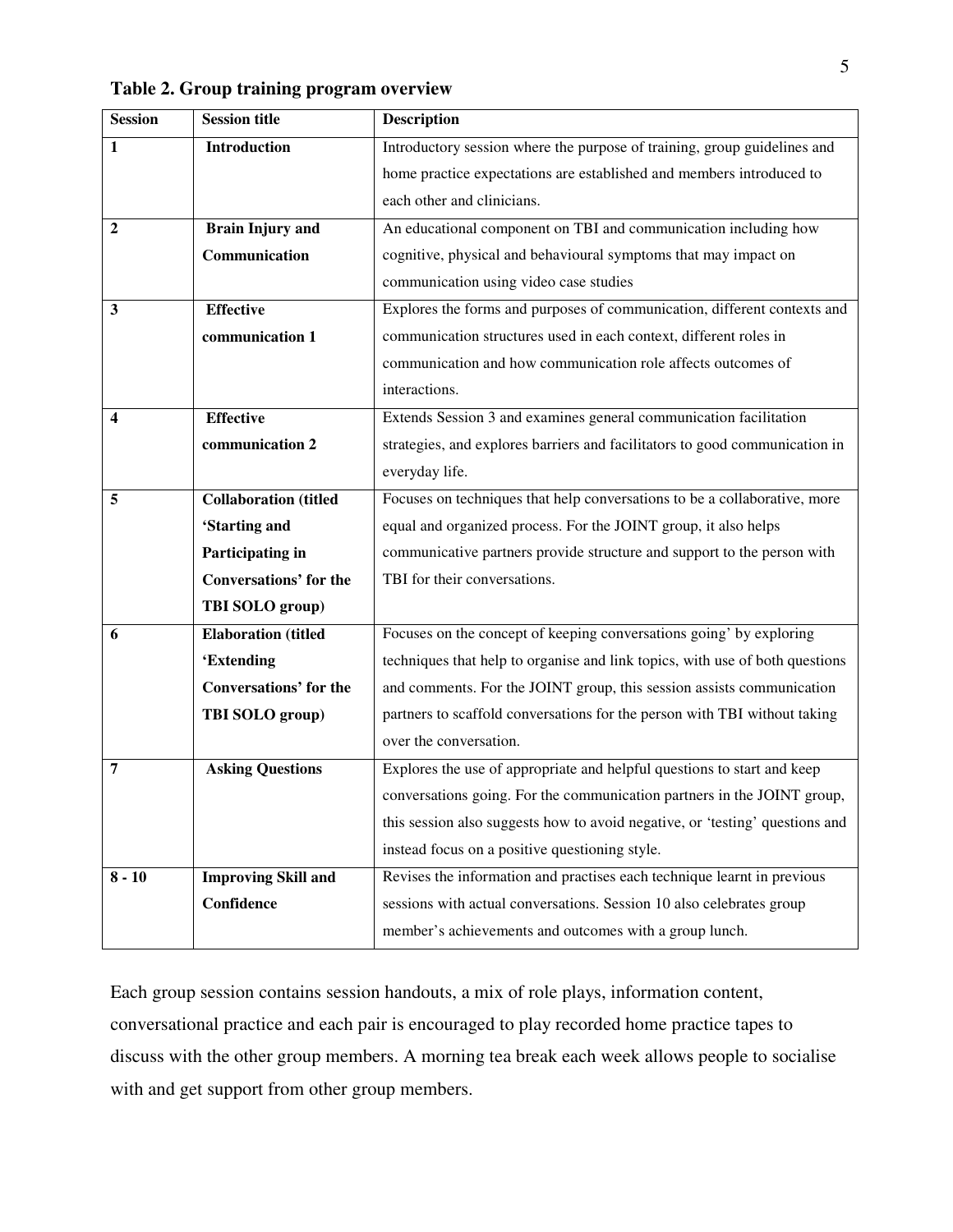**Table 3:** Scores at pre and post treatment on primary outcome variables for the 3 groups: TBI SOLO Group, JOINT group where everyday communication partners were also trained and the CONTROL delayed treatment group as well as F values for multivariate treatment effects (time by group interactions), degrees of freedom (d.f.), probability level (p) and and effect sizes  $(\eta_p^2)$ .

| MPC                          |                   | <b>Pre-Treatment</b> |                           | Post-treatment |              | <b>Treatment effect</b><br>(Gp x Time) |              |      |      |                  |         |
|------------------------------|-------------------|----------------------|---------------------------|----------------|--------------|----------------------------------------|--------------|------|------|------------------|---------|
|                              |                   | <b>JOINT</b>         | <b>TBI</b><br><b>SOLO</b> | Control        | <b>JOINT</b> | <b>TBI</b><br><b>SOLO</b>              | Control      | F    | d.f. | $\boldsymbol{p}$ | $Eta^2$ |
| Interaction<br><sub>CC</sub> | Mean<br>SD        | 2.18<br>0.61         | 2.27<br>0.65              | 2.37<br>0.79   | 2.77<br>0.56 | 2.50<br>0.48                           | 2.39<br>0.66 | 3.78 | 2.38 | 0.032            | 0.166   |
| Transaction<br><sub>CC</sub> | Mean<br><b>SD</b> | 2.07<br>0.62         | 2.30<br>0.70              | 2.27<br>0.59   | 2.65<br>0.38 | 2.32<br>0.54                           | 2.25<br>0.67 | 5.64 | 2,38 | 0.007            | 0.229   |
| Interaction<br>PC.           | Mean<br>SD        | 1.89<br>0.53         | 2.13<br>0.58              | 2.17<br>0.62   | 2.58<br>0.34 | 2.29<br>0.80                           | 2.29<br>0.51 | 4.01 | 2,38 | 0.026            | 0.174   |
| Transaction<br>PC.           | Mean<br>SD.       | 1.96<br>0.63         | 2.10<br>0.63              | 2.30<br>0.62   | 2.58<br>0.28 | 2.11<br>0.74                           | 2.21<br>0.47 | 5.44 | 2,38 | 0.008            | 0.223   |

CC = Casual conversation; PC = Purposeful conversation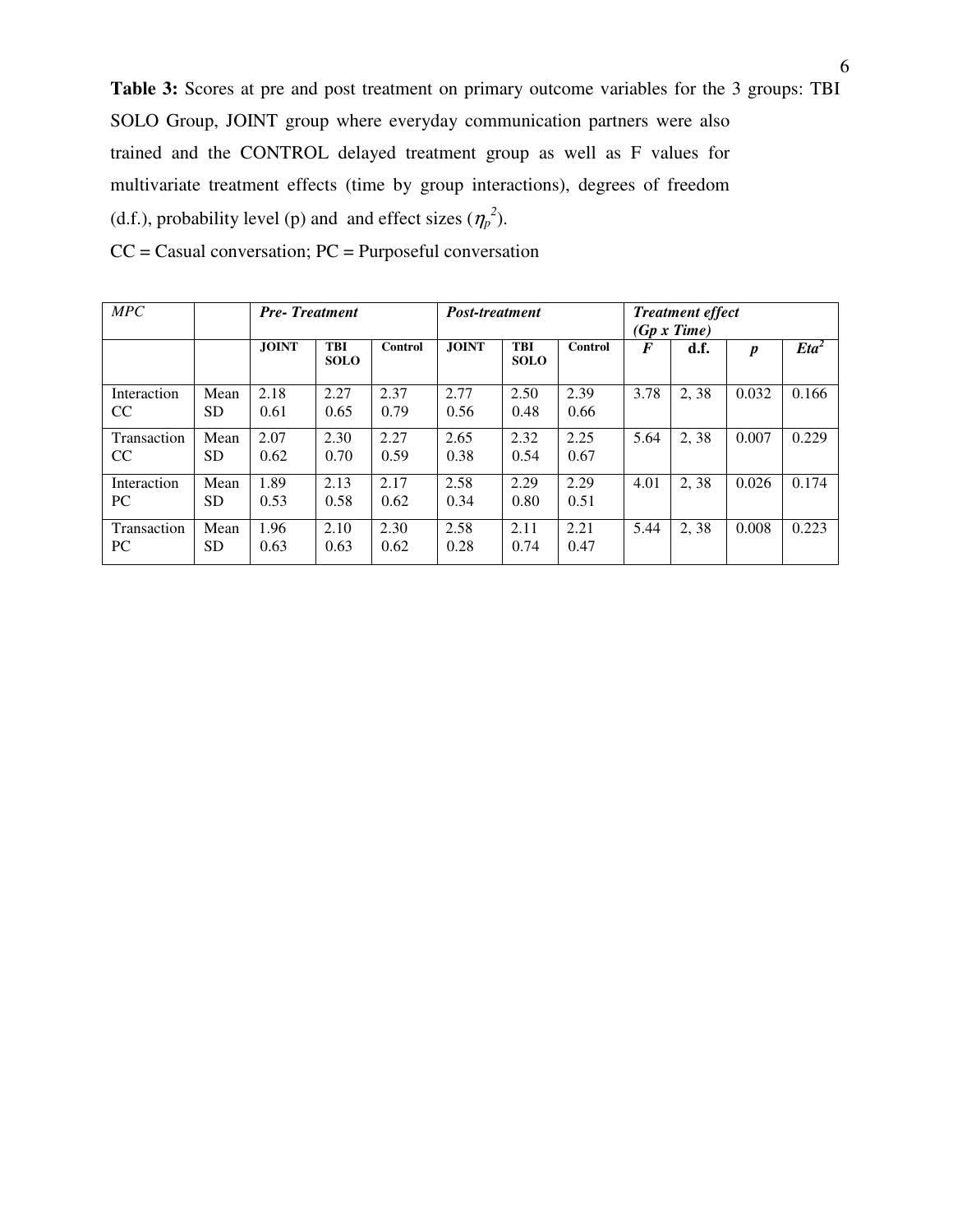

**Figure 1. Allocation and flow diagram for the three groups**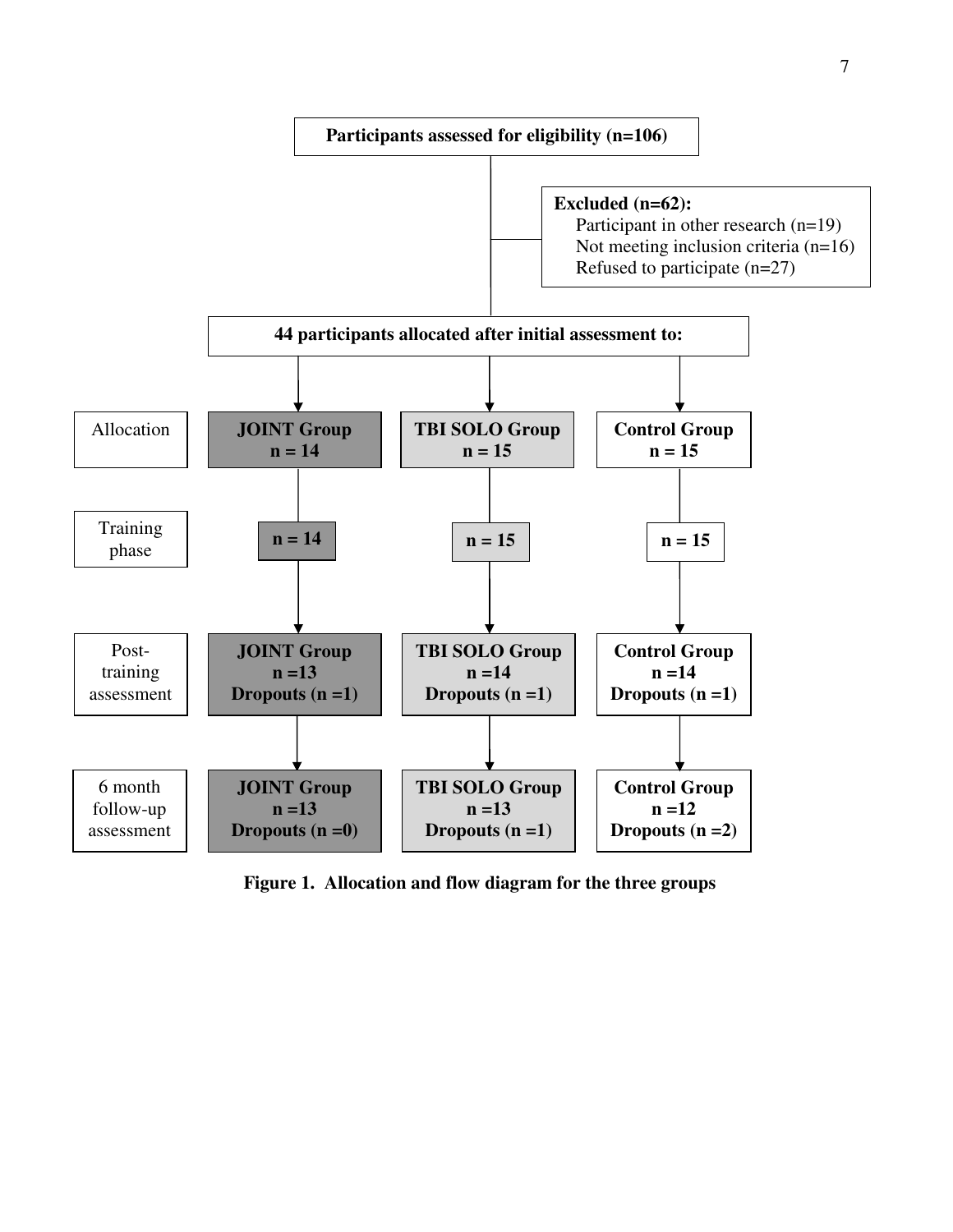

**Figure 2. MPC Interaction and Transaction scores pre and post treatment in the Casual Conversation (CC) condition**